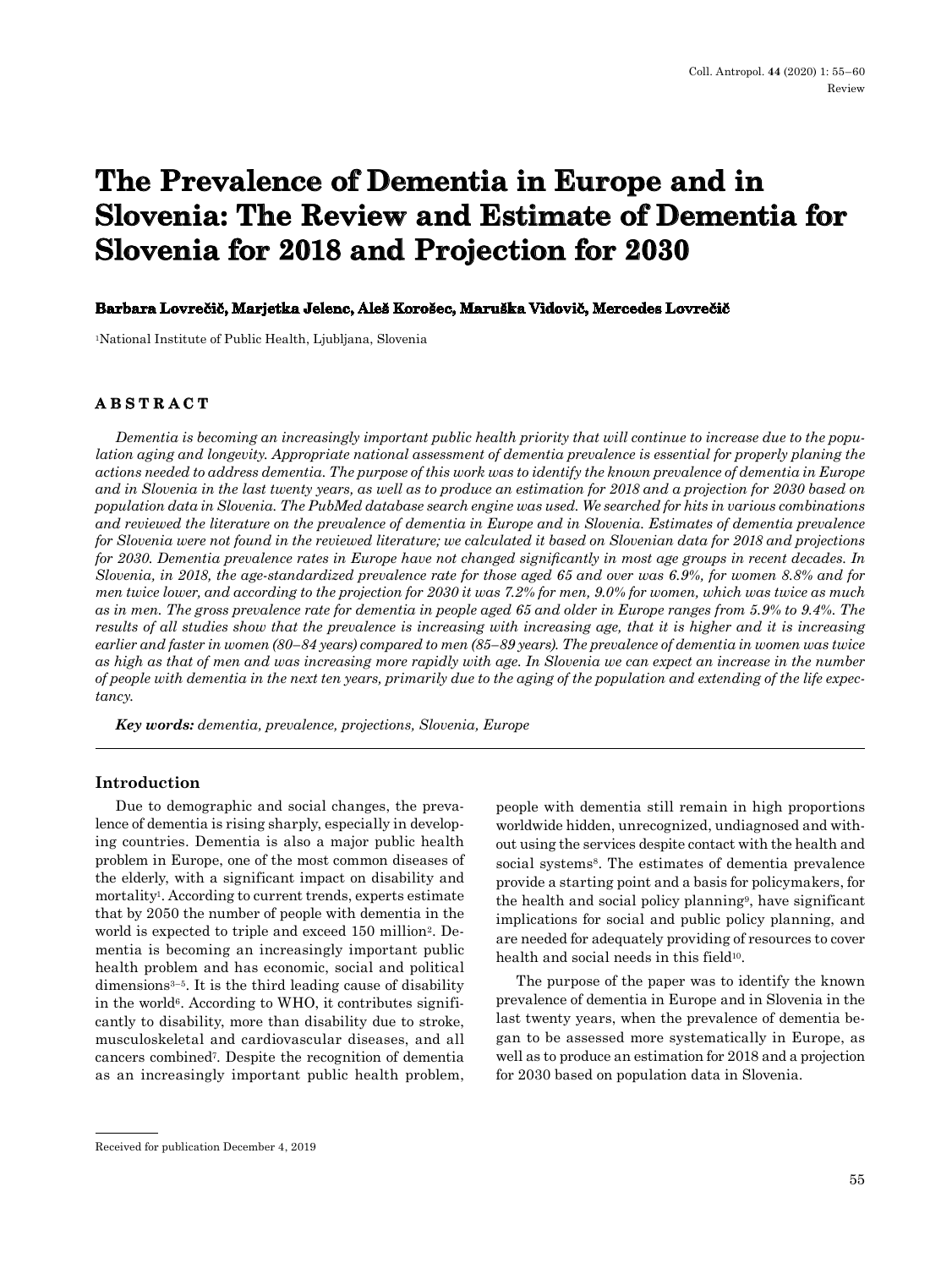# **Methods**

The PubMed database was used for searching for the original publications and posts. We searched for dementia articles through various search strategies. The focus was on the PubMed/Medline database search engine. We searched for <dementia>, <dementia in Europe>, <prevalence of dementia in Europe> in various combinations. Articles published from the 1 January 2000 to 31 December 2019, in English, pertaining to prevalence estimates for all types of dementia together and for the European Region were included.Two reviewers independently reviewed the titles and abstracts. From these hits, metaanalyzes and systematic reviews of the literature that included an assessment of the prevalence of dementia for Europe were considered. Dementia prevalence estimates were also searched specifically for Slovenia. The literature review was supplemented by an overview of the sources cited in the selected contributions. Other forms of contributions were provided when appropriate. Based on the selected article (literature review and meta-analysis of dementia prevalence in Europe), we prepared a calculation of dementia prevalence for Slovenia for 2018 and a projection for 2030. We took into account the data on the population of Slovenia in 2018 and the projection for 2030, according to the Statistical Office of the Republic of Slovenia.

#### **Results**

Figure 1 schematically shows the course of search and inclusion of articles in the literature review. With the search engines described above, 6989 hits (from 1964 to 2020) for <prevalence of dementia in Europe> were obtained from the PubMed/Medline database. We excluded hits (n = 1462) that were published before 1 January 2000 and after 31 December 2019. Based on our exclusion criteria, we found 29 results. After re-checking the inclusion and exclusion criteria, after reviewing the titles and abstracts, we selected 6 articles that were reviewed. Data on the prevalence estimate for Slovenia were not found. (Figure 1)

After reviewing the included articles, the study of Bacigalupo et al. was selected for the calculation of the prevalence of dementia in Slovenia<sup>11</sup>. The authors conducted a systematic literature review and meta-analysis for the prevalence of dementia in Europe on the basis of three European projects funded by the European Commission (Eurodem, European Collaboration on Dementia – EuroCoDe and Alzheimer's Cooperative Valuation in Europe – ALCOVE). The findings relate to the period from 1993 to 2018. According to the latest prevalence estimates, 7.1% of people aged 65 or older have dementia<sup>11</sup>.



*Fig. 1. Flowchart of the literature review process.*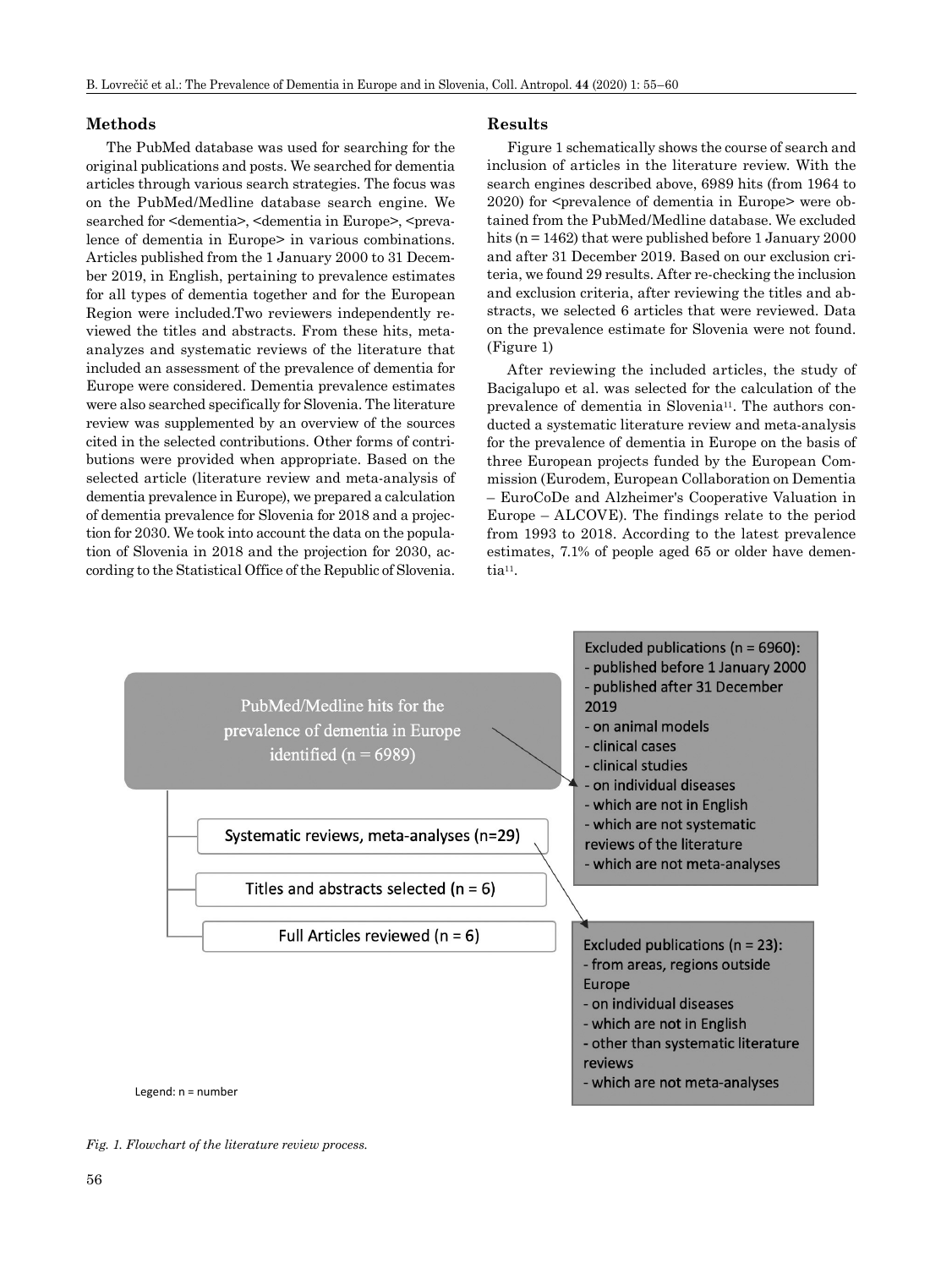According to the Statistical Office of the Republic of Slovenia, in 2018, Slovenia had a total population of 2.070.050 (1.030.234 men and 1.039.816 women), 407.333 people aged 65 or more (19.6% of the population, 16.8% male and 22.6% female), 5.3% of the population were 80 years of age or older. According to the projections, in 2030, 25% of the population would be 65 years of age or older and 6.8% of the population would be 80 years of age or older12. The estimate of the prevalence of dementia for Slovenia for 2018 is shown in Table 1 and the projection for 2030 in Table 2. In 2018, there were 28114 cases of dementia in Slovenia in persons aged 65 years or more, 20648 women and 7466 men. The age-standardized rate of dementia was 6.9%, for women 8.8%, twice higher than for men (4.3%). In 2030, 37499 cases of dementia in people aged 65 years or older (26298 women and 11201 men) are projected to occur. According to the projection, the number of cases of dementia in the population of Slovenia aged 65 and more would increase by 33.4% by 2030. The age-standardized rate of dementia would be 7.2% in 2030, 9.0% for women, twice as high as for men (4.8%). (Tables 1 and 2)

#### **Discussion**

Epidemiological estimates (prevalence of dementia) for Slovenia were not found in the literature review and were therefore made within the framework of estimates for Europe. In the results of the projects Eurodem, EuroCoDe and ALCOVE, data for Slovenia were not available, neitherno Eastern European countries were included. To calculate the prevalence of dementia for Slovenia, we used the findings of a study by Bacigalupo et al., who took into account also the deviations regarding the use of different diagnostic criteria13.

The prevalence of dementia has been increasing rapidly in recent decades, especially in less developed countries<sup>14,</sup> 15. According to the WHO projections, between 2001 and 2040 the number of people with dementia will increase by 234% in the world and between 84% and 169% in the WHO European Region $15-17$ . The prevalence of dementia varies by geographical region9,16. This is partly due to differences in methodology, including the use of different diagnostic criteria, differences in the year and period of the assessment,

| <b>TABLE 1</b> |                                                             |  |  |  |  |  |  |  |  |  |
|----------------|-------------------------------------------------------------|--|--|--|--|--|--|--|--|--|
|                | AGE-STANDARDIZED RATE OF DEMENTIA BY GENDER, SLOVENIA, 2018 |  |  |  |  |  |  |  |  |  |

| Age groups/years                            | $65 - 69$ | $70 - 74$ | $75 - 79$ | $80 - 84$ | $85 - 89$ | $\geq 90$ | Total  |
|---------------------------------------------|-----------|-----------|-----------|-----------|-----------|-----------|--------|
| Prevalence of dementia in Europe-women (%)" | 1.1       | 2.2       | 5.6       | 13.3      | 26.4      | 38.9      | $8.8*$ |
| Women $(N)$                                 | 66234     | 48768     | 45836     | 36440     | 24748     | 12595     | 234621 |
| Women with dementia (N)                     | 729       | 1073      | 2567      | 4847      | 6533      | 4899      | 20648  |
| Prevalence of dementia in Europe-men (%)    | 0.9       | 2.1       | 4.6       | 9.0       | 13.9      | 31.2      | $4.3*$ |
| Men $(N)$                                   | 62728     | 40840     | 33536     | 21611     | 10473     | 3524      | 172712 |
| Men with dementia (N)                       | 565       | 858       | 1543      | 1945      | 1456      | 1099      | 7466   |
| Persons with dementia, total (N)            | 1294      | 1931      | 4110      | 6792      | 7989      | 5998      | 28114  |
| Population (N)                              | 128962    | 89608     | 79372     | 58051     | 35221     | 16119     | 407333 |
| Prevalence (%)                              | 1.0       | 2.1       | 5.2       | 11.7      | 22.7      | 37.2      | $6.9*$ |

Source: Bacigalupo et al.<sup>11</sup>

\*Calculation for Slovenia

#### **TABLE 2**

#### PROJECTION OF AGE-STANDARDIZED RATE OF DEMENTIA BY GENDER, SLOVENIA, 2030

| Age groups/years                            | $65 - 69$ | $70 - 74$ | $75 - 79$ | $80 - 84$ | $85 - 89$ | $\geq 90$ | Total  |
|---------------------------------------------|-----------|-----------|-----------|-----------|-----------|-----------|--------|
| Prevalence of dementia in Europe-women (%)" | 1.1       | 2.2       | 5.6       | 13.3      | 26.4      | 38.9      | $9.0*$ |
| Women $(N)$                                 | 71372     | 67578     | 60998     | 41647     | 28652     | 19297     | 289544 |
| Women with dementia (N)                     | 785       | 1487      | 3416      | 5539      | 7564      | 7507      | 26298  |
| Prevalence of dementia in Europe-men (%)    | 0.9       | 2.1       | 4.6       | 9.0       | 13.9      | 31.2      | $4.8*$ |
| Men(N)                                      | 67309     | 60871     | 50846     | 29316     | 15627     | 6948      | 230917 |
| Men with dementia (N)                       | 606       | 1278      | 2339      | 2638      | 2172      | 2168      | 11201  |
| Persons with dementia, total (N)            | 1391      | 2765      | 5755      | 8177      | 9736      | 9675      | 37499  |
| Population (N)                              | 138681    | 128449    | 111844    | 70963     | 44279     | 26245     | 520461 |
| Prevalence $(\%)^*$                         | 1.0       | 2.1       | 5.1       | 11.6      | 22.0      | 36.9      | $7.2*$ |

Source: Bacigalupo et al.11

\*Calculation for Slovenia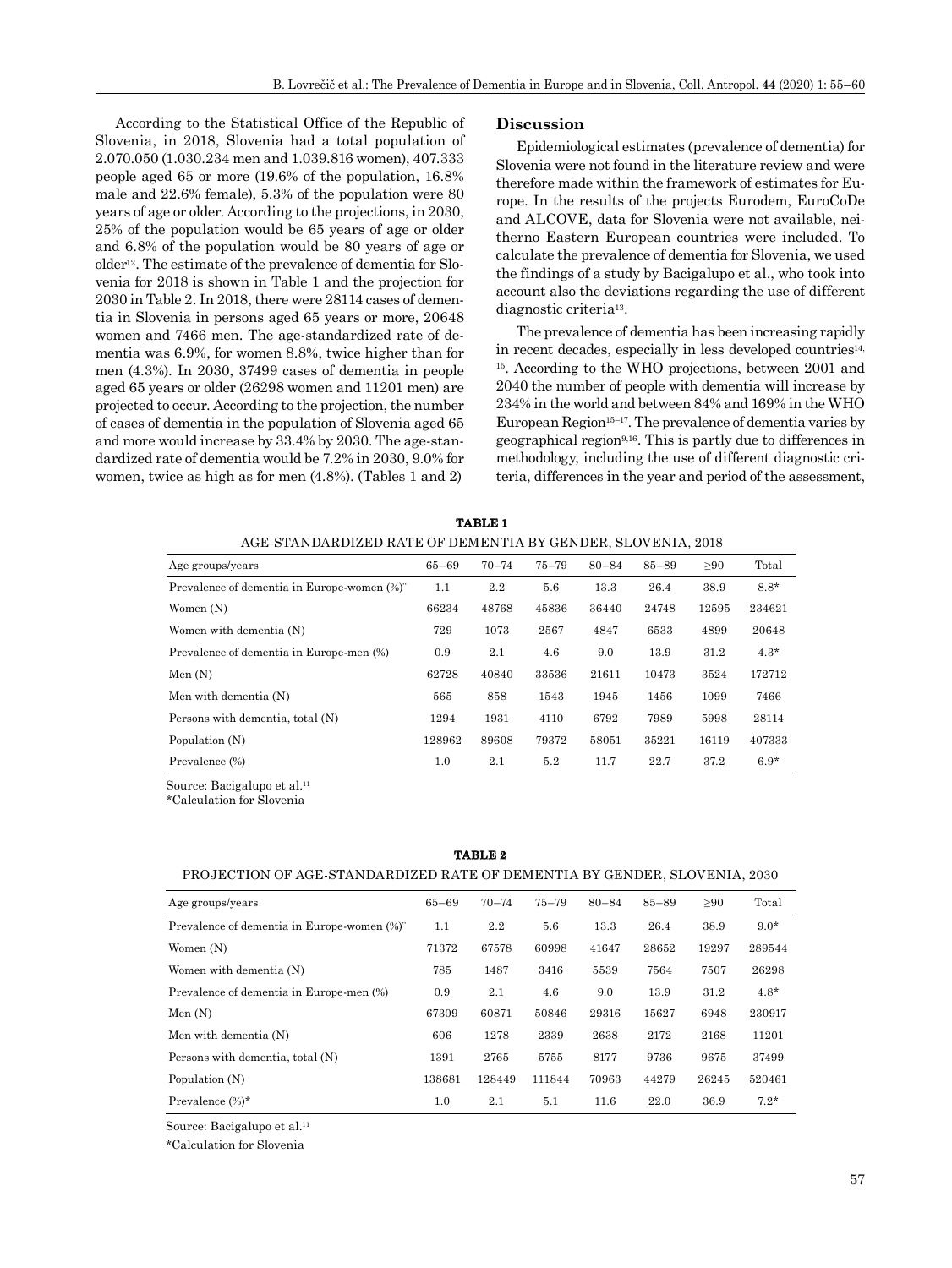the age of the selected study population, and the manner used for the identification of dementia. Even with respect to bias and its elimination, differences in the prevalence of dementia by geographical regions remain9. Dementia incidence rates are rising in all regions of the world, including in the projections, especially in developing countries, and are associated with an aging population and an increase in life expectancy<sup>18,19</sup>. Projections could be significantly influenced by preventive measures and improvements in the accessibility and effectiveness of health care14. In addition to the differences in the regions of the world, the prevalence of dementia may vary across regions within countries, especially when it comes to older estimates and the use of less reliable data, which complicates epidemiological assessment9, 20. Over the past twenty years, several estimates of the prevalence of dementia in the world and in Europe have been made. A panel of experts reviewed available epidemiological data in 2005 and reached a consensus on assessing the prevalence of dementia in individual WHO regions15. It was estimated that there were 24.3 million people with dementia in the world in 2001, more than a half in less developed countries<sup>15</sup>. For each year after 2001, there were estimated 4.6 million new cases of dementia in the world, or one new case every 7 seconds, for the year 2020, 42.3 million cases, for every 20 years after the year 2001, the number of cases is projected to double, and it would reach 81.1 million cases of dementia in 204015.

Prince and colleagues reported 10 million people with dementia in Europe (WHO region) in 20109. On the basis of the projections, the number of people with dementia in Europe was estimated for every 10 years: for the WHO European Region, 14 million by 2030 and 19 million by 20509. The authors found out that the number of people with dementia is projected to increase by 40% between 2010 and 2030 in the WHO European Region, and by 87% between 2010 and 20509. These prevalence estimates were 10% higher than previous estimates made by Ferri et al., who estimated prevalence for 2000 and projections by 204015.

The prevalence of dementia is relatively comparable for different European countries compared to other regions of the world21. In some individual countries, there has been a declining trend in the incidence and prevalence of dementia (eg UK, Sweden) over the past two decades, which is encouraging22. The age-standardized prevalence rate for dementia in people aged 60 years and more ranges from 5% to 7% in most regions of the world9,16, and the

## **REFERENCES**

1. BERR C, WANCATA J, RITCHIE K, Eur Neuropsychopharmacol 15, 4 (2005) 463. — 2. World Alzheimer Report, (2018). — 3. WHO (2012). Alzheimer's Disease International and World Health Organization: London, UK. — 4. World Alzheimer Report (2015). The Global Impact of Dementia: An analysis of prevalence, incidence, cost and trends. Alzheimer's Disease International 2015. — 5. WHO. Dementia: a public health priority. Geneva: World Health Organization, 2012. — 6. HORTON R. The Lancet 380 (2012) 2053. — 7. WHO. World Health Report, 2003-Shap-

age-standardized rate of dementia for those aged 65 years and more ranges from 6.4% to 9.3%9,11,23,24. The crude prevalence rate for dementia in Europe in people aged 65 years and more ranges from 5.9% to 9.4%1.

The prevalence of dementia increases with  $age^{21}$  from about 2–3% among persons aged 70–75 years to 20–25% among persons aged 85 years or more15. However, after this age, according to some authors there is insufficient data, which would confirm that the prevalence of dementia is still increasing25, but some authors estimate the prevalence to be more than 30% among people aged 90 and  $over<sup>14</sup>$ . The results of all studies show that the prevalence increases with increasing age and that the prevalence is higher in women compared to men<sup>9</sup>, the prevalence increases earlier and faster in women (80–84 years) compared to men  $(85-89 \text{ years})^{26,27}$ . Similar findings were made in our estimates. The prevalence of women's dementia was twice as high as that of men and was increasing more rapidly with age.

Various authors have found that the prevalence of dementia in Europe, compared to other regions of the world, has not changed significantly in most age groups, despite a time span of several decades between the two largest European studies (Eurodem and Eurocode) and in comparison with other studies. The prevalence of dementia was higher in women than in men and was increasing with age in both genders<sup>28,29</sup>. Research findings confirm the stability of prevalence in the elderly over the last twenty years14,30. Age-specific prevalence rates for dementia in different regions of the world have become less diverse and moving closer in recent decades, and may be affected by preventive measures (by reducing incidence), improving early identification of the disease, diagnosis and treatment (disease delay and survival), interventions, affecting the onset of the disease (preventing and slowing the progression of the disease)<sup>9</sup>.

#### **Conclusion**

From a public health perspective, the assessment of the prevalence of dementia is the basis for planning and organizing health and social services and assessing the potential impact of prevention strategies on the health burden of the disease19. Due to the prolongation of life expectancy, we expect an increase in the number of persons with dementia in Slovenia in the next ten years, mainly due to the aging of the population and extending life expectancy.

ing the future. Geneva: WHO, 2003. — 8. RODRÍGUEZ-GÓMEZ O, RO-DRIGO A, IRADIER F, SANTOS-SANTOS MA, HUNDEMER H, CIU-DIN A, SANNEMANN L, ZWAN M, GLAYSHER B, WIMO A, BONN J, JOHANSSON G, RODRIGUEZ I, ALEGRET M, GOVE D, PINÓ S, TRIGUEROS P, KIVIPELTO M, MATHEWS B, CIUDAD A, FER-REIRA D, BINTENER C, GURRUCHAGA M, WESTMAN E, BELGER M, VALERO S, MAGUIRE P, KRIVEC D, KRAMBERGER M, SIMÓ R, GARRO IP, VISSER PJ, DUMAS A, GEORGES J, JESSEN F, WIN-